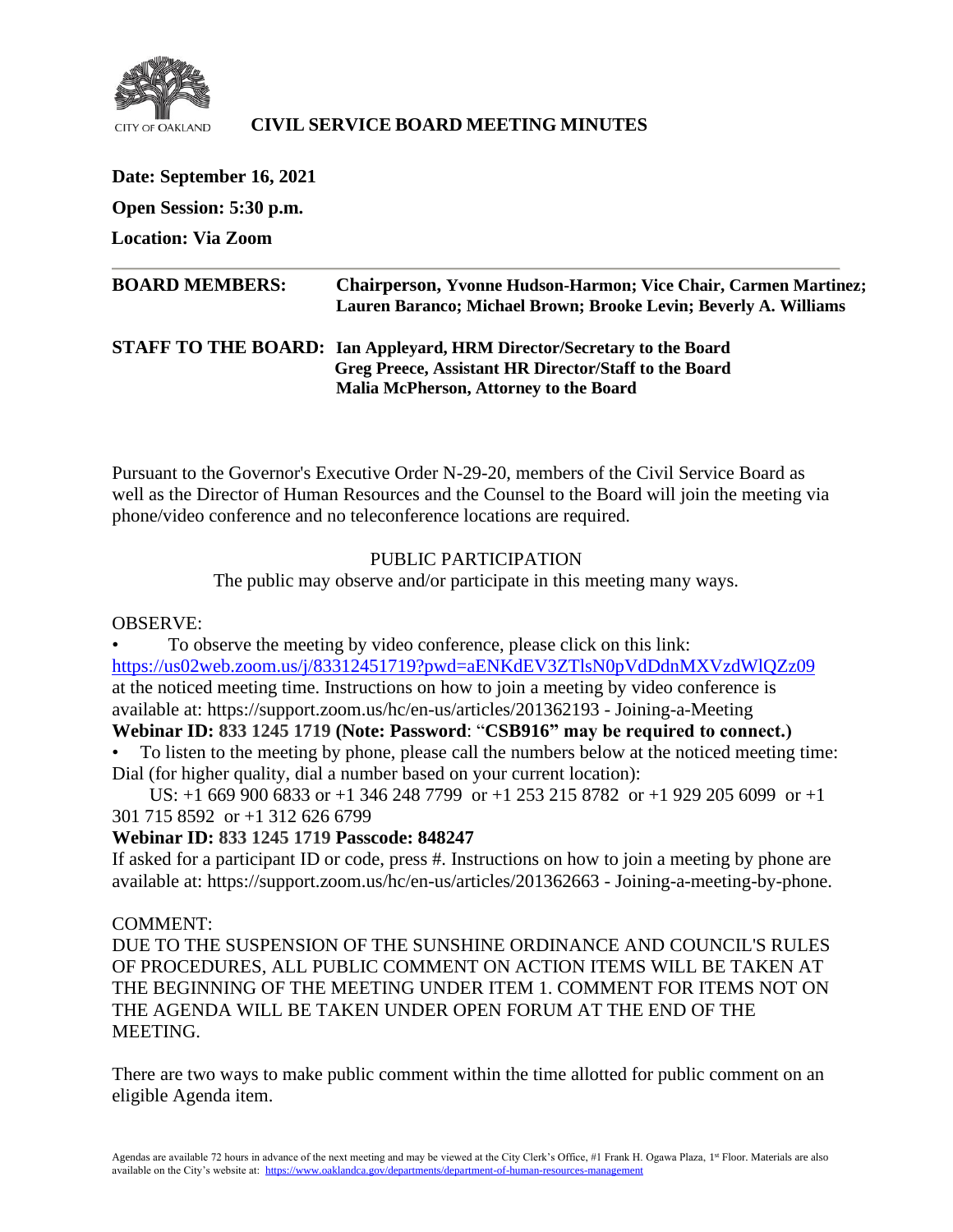• To comment by Zoom video conference, click the "Raise Your Hand" button to request to speak when Public Comment is being taken on an eligible agenda item at the beginning of the meeting. You will then be unmuted, during your turn, and allowed to participate in public comment. After the allotted time, you will then be re-muted. Instructions on how to "Raise Your Hand" is available at: https://support.zoom.us/hc/en-us/articles/205566129 - Raise-Hand-In-Webinar.

• To comment by phone, please call on one of the above listed phone numbers. You will be prompted to "Raise Your Hand" by pressing "\*9" to request to speak when Public Comment is being taken on an eligible agenda Item at the beginning of the meeting. You will then be unmuted, during your turn, and allowed to make public comments. After the allotted time, you will then be re-muted. Instructions of how to raise your hand by phone are available at: https://support.zoom.us/hc/en-us/articles/201362663 - Joining-a-meeting-by-phone.

If you have any questions, please email Greg Preece, Assistant Human Resources Director at GPreece@oaklandca.gov. – Human Resources Management Department.

### **OPEN SESSION AGENDA**

### **ROLL CALL**

### **1) PUBLIC COMMENT:**

### **COMMENT ON ALL ACTION ITEMS WILL BE TAKEN AT THIS TIME. COMMENTS FOR ITEMS NOT ON THE AGENDA WILL BE TAKEN DURING OPEN FORUM.**

### **2) APPROVAL OF THE SEPTEMBER 16, 2021 CIVIL SERVICE BOARD MEETING AGENDA**

## **45070 A motion was made by Member Levin and seconded by Vice Chair Martinez to approve the September 16, 2021 Civil Service Board Agenda noting that Closed Session was canceled as the appeal has been settled. The motion passed.**

**Votes:** Board Member Ayes: 6 – Hudson-Harmon, Martinez, Baranco, Brown, Levin, Williams.

> Board Member Noes: None Board Member Abstentions: None Board Members Absent: None

### **3) UPDATES, SECRETARY TO THE BOARD INFORMATION**

### **4) CONSENT CALENDAR:** ACTION

### Agendas are available 72 hours in advance of the next meeting and may be viewed at the City Clerk's Office, #1 Frank H. Ogawa Plaza, 1st Floor. Materials are also available on the City's website at: [https://www.oaklandca.gov/departments/department-of-human-resources-management](about:blank)

ACTION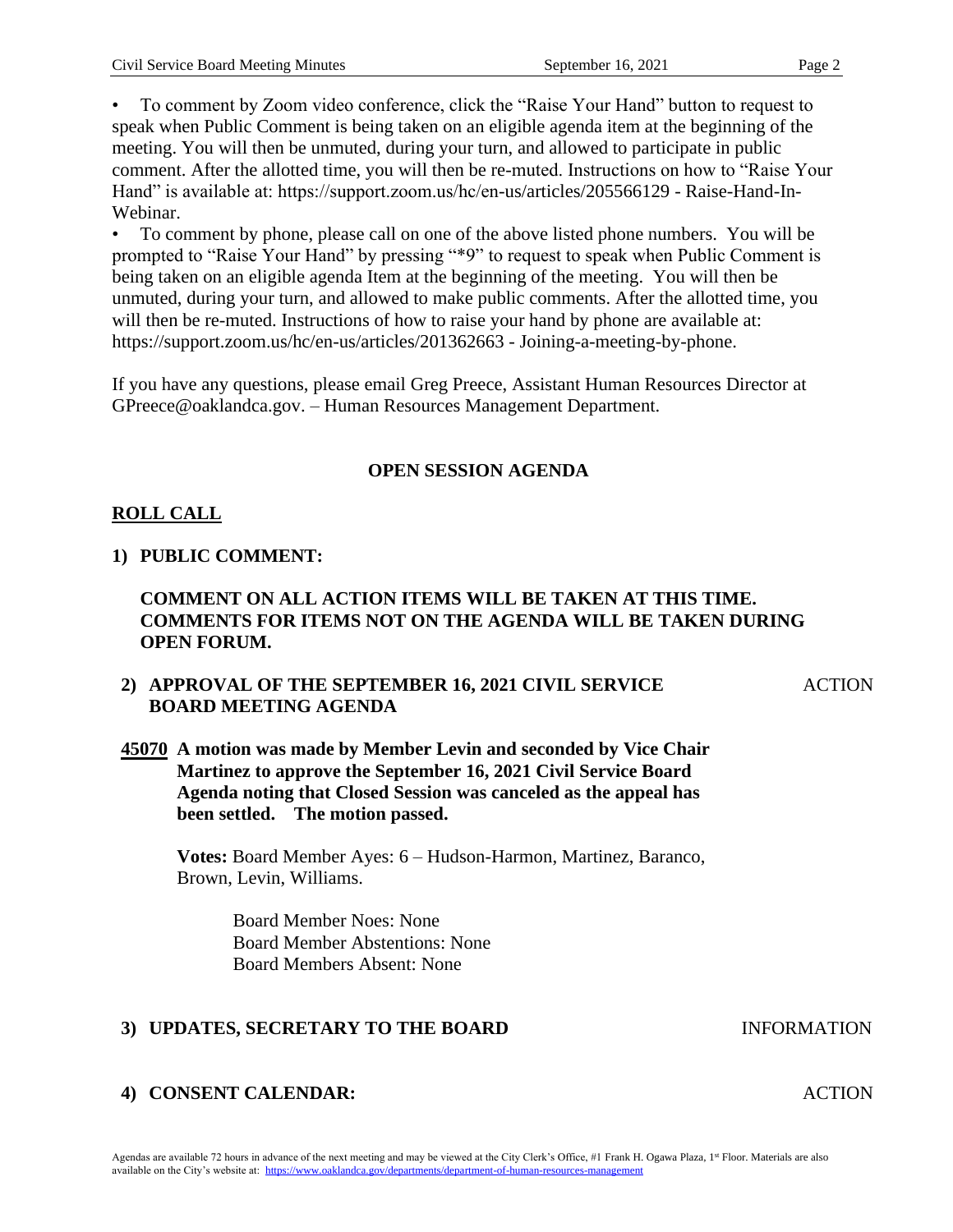- a) Approval of Provisional Appointments (0)
	- There are no provisionals this month.
- b) Approval of Employee Requests for Leave of Absence (11)
	- Human Resources Management Department (1)
	- Human Services Department (1)
	- Oakland Fire Department (1)
	- Oakland Public Library (2)
	- Planning & Building Department (5)
	- Housing & Community Development Department (1)
- c) Approval of Revised Classification Specifications (1)
	- Parking Meter Collection Supervisor (formerly Parking Meter Collector Supervisor)

### **45071 A motion was made by Member Levin and seconded by Member Williams to approve the Consent Calendar. The motion passed.**

**Votes:** Board Member Ayes: 6 – Hudson-Harmon, Martinez, Baranco, Brown, Levin, Williams.

> Board Member Noes: None Board Member Abstentions: None Board Members Absent: None

### **5) OLD BUSINESS:**

a) Approval of May 20, 2021 Civil Service Board Meeting Minutes

**ACTION** 

### **45072 A motion was made by Member Brown and seconded by Vice Chair Martinez to approve the May 20, 2021 Civil Service Board Meeting Minutes. The motion passed.**

**Votes:** Board Member Ayes: 4 – Hudson-Harmon, Martinez, Baranco, Brown.

> Board Member Noes: None Board Member Abstentions: Levin, Williams. Board Members Absent: None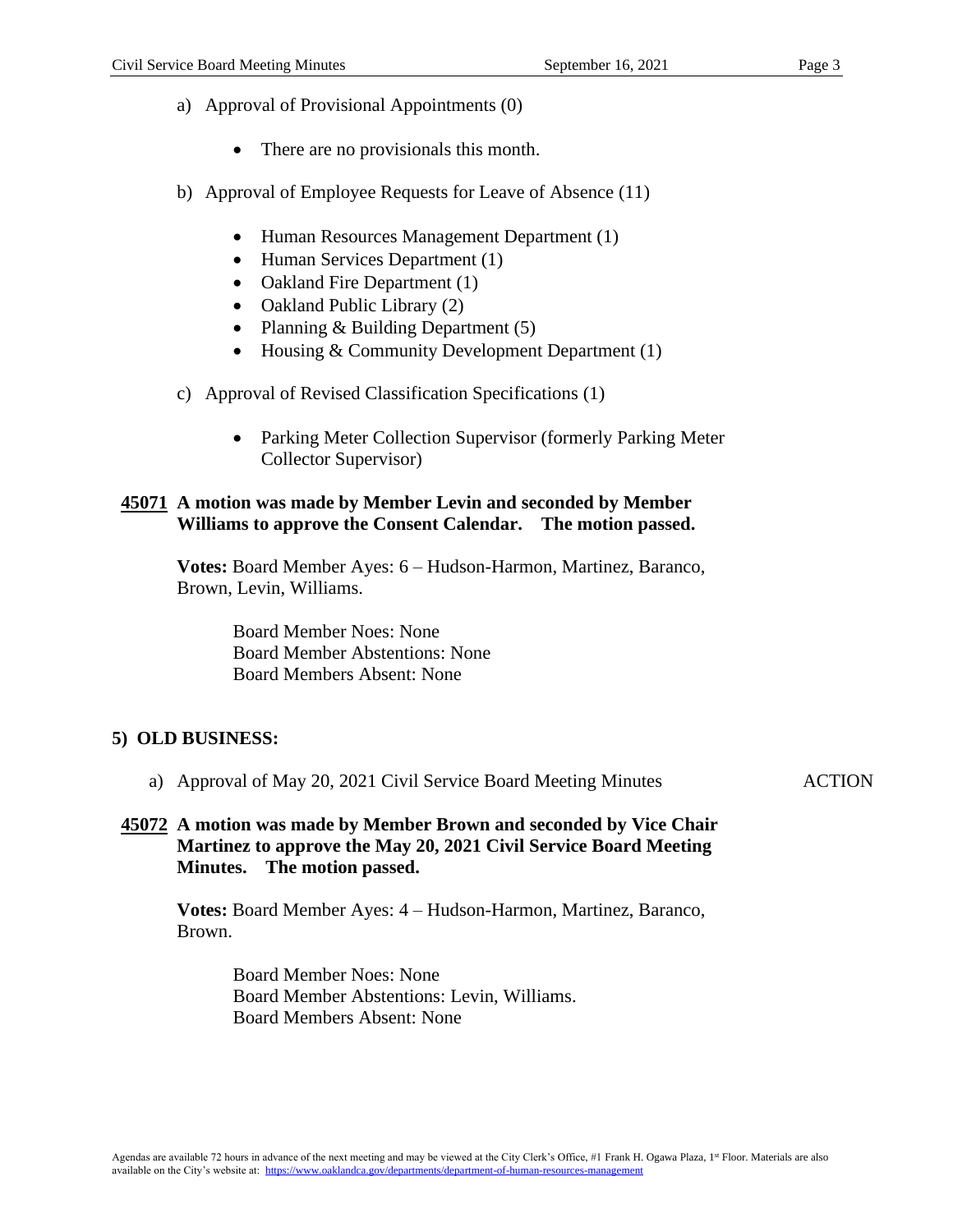|                      | b) Approval of July 15, 2021 Civil Service Board Meeting Minutes                                                                                                                                                                                                                                                                                | <b>ACTION</b>      |
|----------------------|-------------------------------------------------------------------------------------------------------------------------------------------------------------------------------------------------------------------------------------------------------------------------------------------------------------------------------------------------|--------------------|
|                      | 45073 A motion was made by Member Williams and seconded by Member<br>Brown to approve the July 15, 2021 Civil Service Board Meeting<br>Minutes. The motion passed.                                                                                                                                                                              |                    |
|                      | <b>Votes:</b> Board Member Ayes: 4 – Martinez, Brown, Levin, Williams                                                                                                                                                                                                                                                                           |                    |
|                      | <b>Board Member Noes: None</b><br>Board Member Abstentions: Hudson-Harmon, Baranco<br><b>Board Members Absent: None</b>                                                                                                                                                                                                                         |                    |
|                      | c) Determination of Schedule of Outstanding Board Items                                                                                                                                                                                                                                                                                         | <b>INFORMATION</b> |
|                      | d) Informational Report on the Status of Temporary Assignments for<br>Temporary Contract Service Employees (TCSEs) and Exempt Limited<br>Duration Employees (ELDEs) Including a Report of the Names, Hire<br>Dates, and Departments of all ELDE's and TCSEs in Accordance with<br>the Memorandum of Understanding Between the City and Local 21 | <b>INFORMATION</b> |
| e)                   | <b>Update on Common Class Study</b>                                                                                                                                                                                                                                                                                                             | <b>ACTION</b>      |
|                      | 45074 A motion was made by Member Brown and seconded by Vice Chair<br>Martinez to table this item and direct staff to present additional<br>information and meet with impacted stakeholders. The motion<br>passed.                                                                                                                              |                    |
|                      | Votes: Board Member Ayes: 5 - Hudson-Harmon, Martinez, Baranco,<br>Brown, Levin.                                                                                                                                                                                                                                                                |                    |
|                      | <b>Board Member Noes: None</b><br><b>Board Member Abstentions: None</b><br>Board Members Absent: Williams (technical issue)                                                                                                                                                                                                                     |                    |
| $\ddot{\phantom{1}}$ | Update regarding Measure Q Hiring Efforts                                                                                                                                                                                                                                                                                                       | <b>INFORMATION</b> |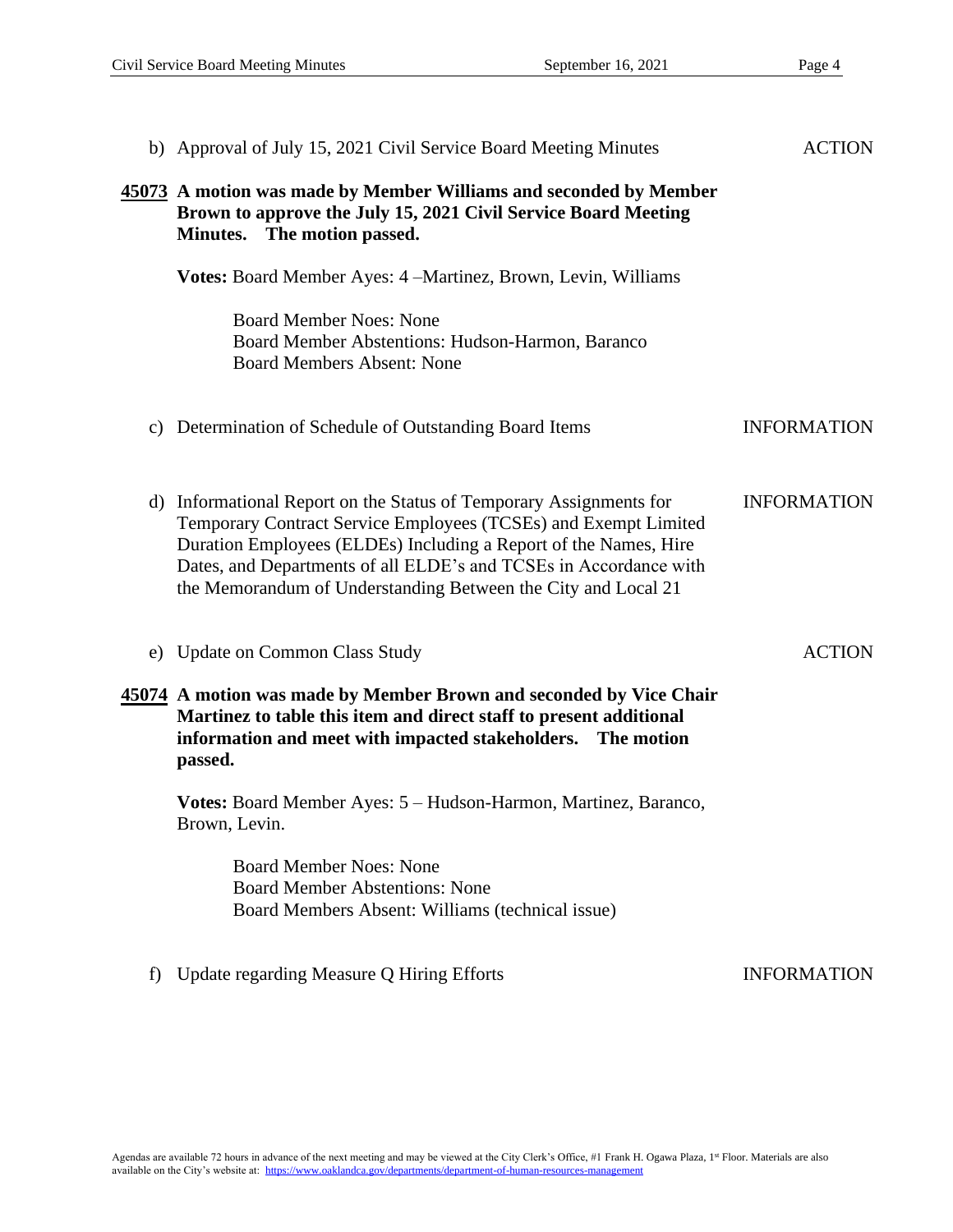| 6) NEW BUSINESS:                                                                                                                                                                                                                                                |               |
|-----------------------------------------------------------------------------------------------------------------------------------------------------------------------------------------------------------------------------------------------------------------|---------------|
| a) Approval of New Classification Specifications for Emergency Medical<br>Technician and Community Intervention Specialist                                                                                                                                      | <b>ACTION</b> |
| 45075 A motion was made by Member Brown and seconded by Member<br>Baranco to approve the new Classification Specifications for<br><b>Emergency Medical Technician and Community Intervention</b><br>Specialist. The motion passed.                              |               |
| Votes: Board Member Ayes: 5 - Hudson-Harmon, Martinez, Baranco,<br>Brown, Levin.                                                                                                                                                                                |               |
| <b>Board Member Noes: None</b><br><b>Board Member Abstentions: None</b><br>Board Members Absent: Williams (technical issue)                                                                                                                                     |               |
| b) Proposed Revisions to the City of Oakland Civil Service Board Personnel<br>Manual Including the Addition of Zero Tolerance Language                                                                                                                          | <b>ACTION</b> |
| 45076 A motion was made by Member Levin and seconded by Vice Chair<br>Martinez to approve the Proposed Revisions to the City of Oakland<br>Civil Service Board Personnel Manual Including the Addition of Zero<br><b>Tolerance Language. The motion passed.</b> |               |
| Votes: Board Member Ayes: 5 - Hudson-Harmon, Martinez, Baranco,<br>Brown, Levin.                                                                                                                                                                                |               |
| <b>Board Member Noes: None</b><br><b>Board Member Abstentions: None</b><br>Board Members Absent: Williams (technical issue)                                                                                                                                     |               |

### **7) OPEN FORUM**

### **CLOSED SESSION AGENDA - CANCELED**

### **ROLL CALL**

*The Civil Service Board will Convene in Closed Session and will Report Out any Final Decisions in Open Session Before Adjourning the Meeting pursuant to California Government Code Section 54957:*

**1) Personnel Matter for Public Employee: 10.03 – Appeal of Disciplinary Action: PBD-2021-AP01 (T. Picot)**